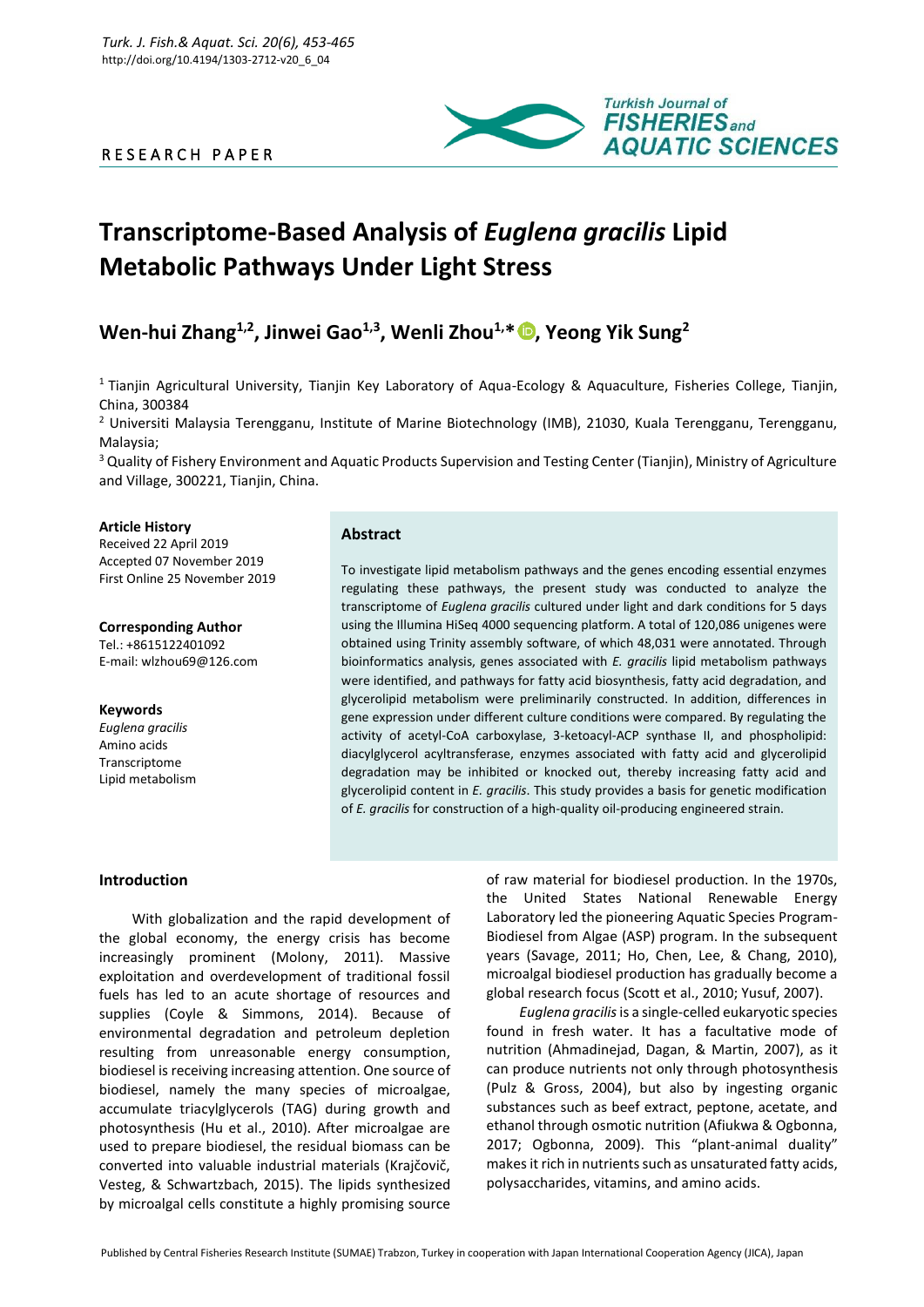Light intensity not only directly affected the growth of microalgae, but also affected the pigment and ester contents of microalgae (Khozin-Goldberg, Bigogno, Shrestha, & Cohen, 2010; Solovchenko, Khozin-Goldberg, Didi-Cohen, Cohen, & Merzlyak, 2008b; Solovchenko, Khozin-Goldberg, Didi-Cohen, Cohen, & Merzlyak, 2008a). Solovchenko, Khozin-Goldberg, Didi-Cohen, Cohen, & Merzlyak, 's research (2008b) found that high light intensity was beneficial to increase the biomass of *Parietochloris incisa* and for accumulation of oil, but AA content was the highest under medium light intensity. The results of Zhang's study (Zhang, Cohen, Khozin-Goldberg, & Richmond, 2002) showed that higher intensity light conditions could rapidly promote the growth of *Parietochloris incisa*, but the AA content was not high. However, Sun, Hasan, Hobba, Nevalainen, & Te'o (2018) showed the highest accumulation of paramylose was the largest in *E. gracilis* under dark conditions.

Currently, methods such as genetic engineering, genetic manipulation, and metabolic regulation are used to construct engineered algal strains, purposefully regulate gene expression, obtain dominant algal strains, and induce accumulation of large amounts of fatty acids in microalgae by regulating essential enzymes in fatty acid biosynthesis (Rawisara, Supapon, & Kobkul, 2009). For example, heterologous expression of enzymes associated with TAG biosynthesis induces the accumulation of large amounts of TAG in *Chlorella* (Hsieh, Su, & Chien, 2012). However, not all essential enzymes can be overexpressed. High expression of 3 ketoacyl-acyl carrier protein synthase III (KASIII) in tobacco, for instance, increases palmitic acid content but reduces the rate of fatty acid synthesis (Dehesh, Tai, Edwards, Byrne, & Jaworski, 2001). For effective engineered regulation of fatty acid biosynthesis in *E. gracilis*, it is therefore necessary to first perform indepth data-mining, build a core metabolic network, and analyze its regulatory mechanisms.

In this study, the content and composition of fatty acids in *E. gracilis* were analyzed under light stress conditions. The Illumina HiSeq 4000 sequencing platform was used for sequencing an *E. gracilis* transcriptome library, and a large amount of genetic data was obtained. Functional annotation and pathway analysis of the unigenes from the assembled sequences was performed. Through analysis of transcriptome data, genes essential for fatty acid biosynthesis, fatty acid

degradation, and triacylglycerol metabolism in *E. gracilis* were studied, and their metabolic pathways constructed. Differential pathway-associated genes in the experimental group were analyzed with the goal of using genetic engineering technology to construct a high-quality engineered algal strain as a candidate and theoretical basis for large-scale, sustainable biodiesel production.

## **Materials and Methods**

#### **Experimental Materials**

*Euglena gracilis* was provided by the Institute of Freshwater Aquatic Sciences at the Chinese Academy of Sciences. The culture medium was prepared using deionized water. Hutner's Modified Medium(HUT) (Table 1) was prepared at a pressure of 1.05 kg/cm<sup>2</sup> and sterilized at 121.3°C for 20 min before use. The culture temperature was 25±1°C, the illumination was 60 μmol/(m<sup>2</sup>·s), and the light-dark ratio was 12 L:12 D (light group) and 0 L:24 D (dark group). Cultivation flasks (500 mL) were agitated several times each day to prevent microalgae from adhering to the walls or sedimenting.

#### **Experimental Methods**

#### **Analysis of Fatty Acid Composition**

For methyl esterification, samples were added to a 15 mL centrifuge tube and 2 mL of 2% sodium hydroxide in methanol was added. The mixture was flushed until oil droplets disappeared. Subsequently, 3 mL of 14% boron trifluoride in methanol was added, and the mixture was boiled for 30 min. An appropriate amount of isooctane solution was added, the condenser was removed, and 20 mL of saturated sodium chloride solution was added. One to two milliliters of the upper layer of the solution was collected by pipetting, the sample was dehydrated by addition of anhydrous sodium sulfate, and the sample was injected (Chen & Johns, 1996).

The analysis was performed using an Agilent 7890A gas chromatograph-mass spectrometer equipped with a CNW CD-2560 chromatography column with a size of 100 m  $\times$  0.25 mm  $\times$  0.20 µm. The operating parameters were: inlet temperature, 250°C; detector type, FID; detection temperature, 260°C; injection volume, 1 μL;

|  |  | Table 1. Huter's Modified Medium(HUT) |  |  |
|--|--|---------------------------------------|--|--|
|--|--|---------------------------------------|--|--|

| Component                       | Amount           |
|---------------------------------|------------------|
| KH <sub>2</sub> PO <sub>4</sub> | 0.02 g           |
| $MgSO_4$ :7H <sub>2</sub> O     | $0.025$ g        |
| Yeast extract                   | 0.4 <sub>g</sub> |
| Sodium acetate                  | 0.4 <sub>g</sub> |
| peptone                         | 0.6 g            |
| Deionized water                 | 1000 mL          |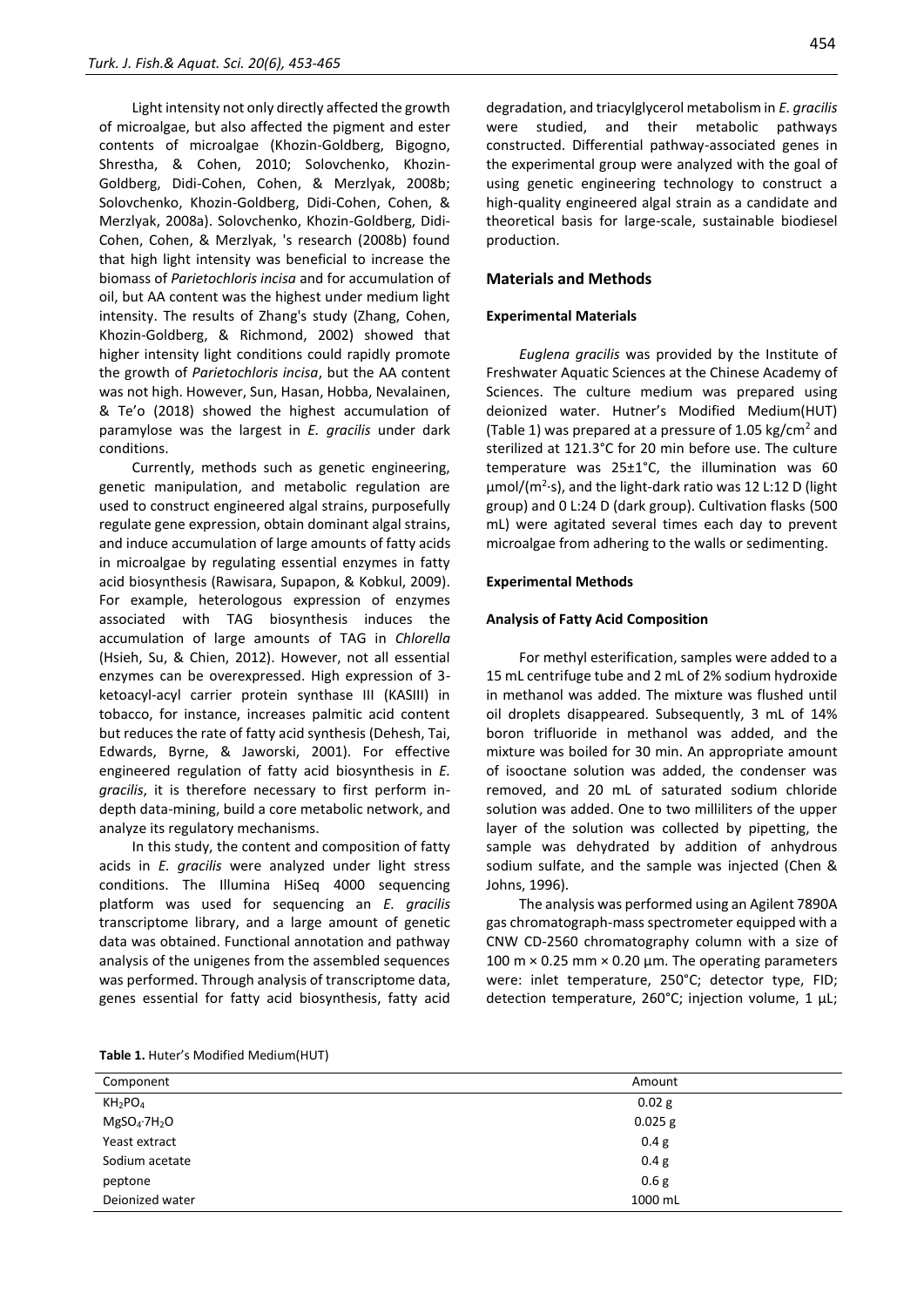split ratio, 10:1; carrier gas flow rate, 0.5 mL·min-1. The temperature program used was 130°C for 5 min, after which the temperature was increased to 240°C at a rate of a 4°C per min. The column was then maintained at 240°C for 30 min.

#### **Preparation of Sequencing Samples**

After 5 days of culture, *E. gracilis* was centrifuged at 4°C (2000 r/min, 10 min), and the supernatant was discarded. The sample was immediately frozen in liquid nitrogen (−196℃) until RNA isolation (Zhao W, et al. 2017). Total RNA was extracted using a Total RNA Extractor (Trizol, Sangon Biotech) according to the manufacturer's instructions. The quality of RNA samples was verified by NovogeneBioinformatics Technology Co., Ltd. (Beijing, China). The RNA was then enriched using magnetic beads containing oligo(dT). Fragmentation buffer was added to break the mRNA into short fragments, which served as templates to synthesize single-stranded cDNA using random hexamers. Buffer, dNTPs, DNA polymerase I, and RNase H were then added for the synthesis of double-stranded cDNA, which was later purified using AMPure XP beads. The purified double-stranded cDNA was first subjected to end-repair, A-tailing, and adapter ligation, followed by size selection of the fragments using AMPure XP beads. Finally, polymerase chain reaction (PCR) amplification was performed, the products were purified using AMPure XP beads and a final library was obtained.

Preliminary quantification of the constructed library was performed using Qubit2.0. The library was diluted to 1.5 ng/ $\mu$ L, and the insert size of the library was determined using the Agilent 2100 system. After the expected insert size was obtained, accurate quantification of the effective concentration of the library was performed using quantitative PCR (valid effective concentration > 2 nM) to ensure the quality of the library. After controlling for quality, the library was subjected to sequencing.

**Table 2.** Fatty acid content and composition of *E. gracilis*

# **Data Processing and De Novo Assembly**

The raw reads obtained from sequencing were preprocessed. Bases with linkers, low-quality bases, and uncertain bases were discarded to yield clean reads (The base number of Qphred <= 20 was more than 50% of the reads). Trinity (Grabherr et al., 2011) was used for assembly of the clean reads, yielding unigenes for the samples.

# **Functional Annotation and Metabolic Pathway Analysis**

|          |                              | The unigenes obtained from assembly were           |     |     |             |
|----------|------------------------------|----------------------------------------------------|-----|-----|-------------|
| compared | to                           | the                                                | Nr. | Nt. | Pfam        |
|          | (http://pfam.sanger.ac.uk/), |                                                    |     |     | KOG/COG     |
|          |                              | (http://www.ncbi.nlm.nih.gov/COG/),                |     |     | SWISS-PROT  |
|          |                              | (http://www.ebi.ac.uk/uniprot/),                   |     |     | <b>KEGG</b> |
|          |                              | (http:///www.genome.jp/kegg/),                     |     | and | GO          |
|          |                              | (http://www.geneontology.org/) databases. The EC   |     |     |             |
|          |                              | numbers of the KEGG-annotated unigenes involved in |     |     |             |
|          |                              | the metabolic pathway were recorded.               |     |     |             |

Finally, the PKFM values in fatty acid biosynthesis, lipid degradation, and glycerolipid metabolism pathways for each unigene under different conditions were calculated to compare the expression levels of metabolic pathway genes.

#### **Results**

## **Change in** *E. gracilis* **Fatty Acid Content Under Light Stress**

Table 2 lists the fatty acid content of *E. gracilis* under light and dark culture conditions. The fatty acid carbon chain composition of *E. gracilis* was between C12-C22 in the light group and mainly contained methyl oleate (C18:1ω9C), trans-linoleic acid (C18:2ω6T), and α-linoleic acid (C18:3ω3), which accounted for over 60% of all fatty acids. There were 19 fatty acid components in the light group, with the remainder comprising of 5

| Type of<br>fatty acid | Light group<br>(g/100 g) | Dark group<br>(g/100 g) | Type of fatty acid             | Light group $(g/100 g)$ | Dark group $(g/100 g)$ |
|-----------------------|--------------------------|-------------------------|--------------------------------|-------------------------|------------------------|
| C8:0                  |                          | $0.002 \pm 0.000$       | C17:1                          | $0.002 \pm 0.000$       | $0.011 \pm 0.001$      |
| C10:0                 |                          | $0.031 \pm 0.001$       | $C18:1\omega$ 9C               | $0.300 \pm 0.021$       | $0.170 \pm 0.001$      |
| C11:0                 |                          | $0.003 \pm 0.000$       | $C18:1\omega9T$                | $0.006 \pm 0.001$       | $0.002 \pm 0.000$      |
| C12:0                 | $0.051 \pm 0.002$        | $0.125 \pm 0.001$       | $C22:1\omega9$                 |                         | $0.0002 \pm 0.000$     |
| C13:0                 |                          | $0.046 \pm 0.001$       | C24:1                          |                         | $0.0001 \pm 0.000$     |
| C14:0                 | $0.016 \pm 0.001$        | $0.347 \pm 0.001$       | $C18:2\omega$ <sub>6</sub> $C$ | $0.111 \pm 0.018$       | $0.065 \pm 0.001$      |
| C15:0                 | $0.002 \pm 0.000$        | $0.040 \pm 0.001$       | $C18:2\omega$ 6T               | $0.273 \pm 0005$        |                        |
| C16:0                 | $0.051 \pm 0.002$        | $0.324 \pm 0.003$       | $C18:3\omega3$                 | $0.513 \pm 0.003$       | $0.021 \pm 0.001$      |
| C17:0                 |                          | $0.014 \pm 0.001$       | $C18:3\omega$ 6                | $0.002 \pm 0.000$       | $0.006 \pm 0.000$      |
| C18:0                 | $0.007 \pm 0.001$        | $0.061 \pm 0.001$       | C20:2                          | $0.009 \pm 0.002$       | $0.102 \pm 0.001$      |
| C20:0                 |                          | $0.002 \pm 0.000$       | $C20:3\omega3$                 | $0.025 \pm 0.002$       | $0.035 \pm 0.001$      |
| C24:0                 |                          | $0.013 \pm 0.000$       | $C20:3\omega$ 6                |                         | $0.053 \pm 0.001$      |
| C14:1                 |                          | $0.051 \pm 0.000$       | $C20:4\omega$ 6                | $0.010 \pm 0.000$       | $0.175 \pm 0.001$      |
| C15:1                 | $0.055 \pm 0.005$        | $0.001 \pm 0.000$       | $C20:5\omega3$                 | $0.085 \pm 0.002$       | $0.175 \pm 0.002$      |
| C16:1                 | $0.013 \pm 0.001$        | $0.147 \pm 0.001$       | $C22:6\omega3$                 | $0.045 \pm 0.003$       | $0.023 \pm 0.001$      |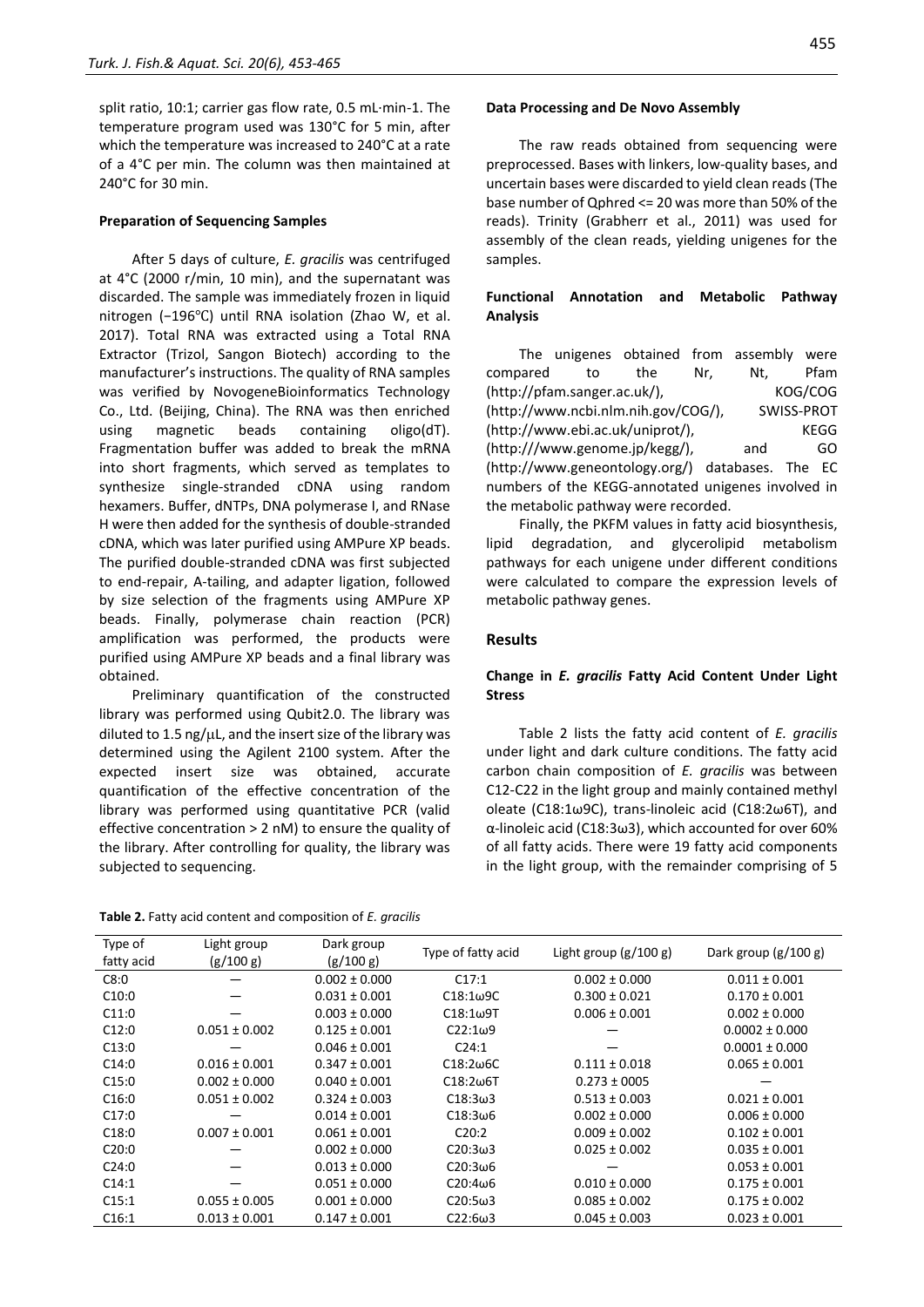types of SFA, 5 types of MUFA, and 9 types of PUFA. The 5 types of saturated fatty acids mainly are lauric acid (C12:0), myristic acid (C14:0), pentadecanoic acid (C15:0), palmitic acid (C16:0), and octadecanoic acid (C18:0). Compared with the dark group, they had reduced content of (C8:0), (C10:0), (C11:0), (C13:0), (C17:0), (C20:0) and (C24:0).

The fatty acid carbon chain composition of *E. gracilis* in the dark group was between C8-C22. The dark group contained 29 fatty acid components, mainly myristic acid (C14:0), palmitic acid (C16:0), oleic acid (C18:1ω9C), arachidonic acid (C20:4ω6), and eicosapentaenoic acid (EPA) (C20: 5ω3), which accounted for over 58% of the total content, with the remainder composed of 12 types of SFA, 8 types of MUFA, and 9 types of PUFA.

Although the composition of fatty acid carbon chains in the light and dark groups was similar, the differences in fatty acid content and their relative proportions were very obvious. The total fatty acid content in the light and dark groups was 1.576 g/100 g and 2.042 g/100 g, respectively. Figure 1 shows that the fatty acid content was higher in the dark than in the light group. The dark group also had the highest proportion of saturated fatty acids, at 49.29%. The light group had the highest proportion of polyunsaturated fatty acids, at 68.08%, while the proportion of SFA was only 8.05%.



**Figure 1.** Fatty acid content and composition of *E. gracilis* grown under conditions of light or darkness. **A:** Fatty acid content grouped according to mass, **B:** Fatty acids grouped by percentage composition.



# Annotation of seven databases

**Figure 2.** Annotation results for *E. gracilis* unigenes according to seven major databases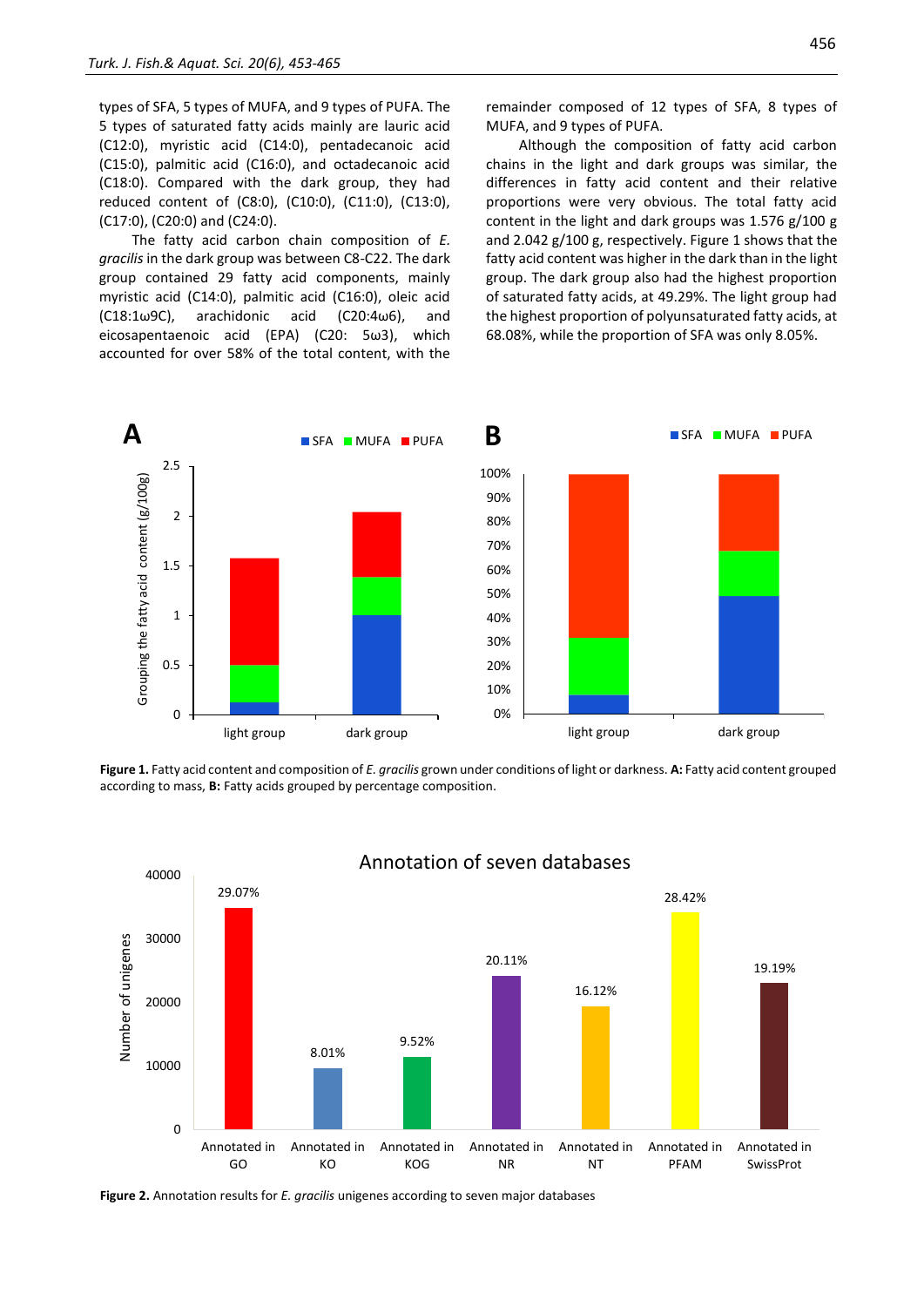# **Transcriptome Sequencing Data and De Novo Assembly**

To understand the genes and metabolic pathways of enzymes associated with lipid synthesis in *E. gracilis*, algae in the light and dark groups were cultured for 5 days and then RNA was extracted. Illumina HiSeq 4000 paired-end sequencing was performed and 290,820,100 raw reads were obtained. After processing, 277,749,398 clean reads were obtained for de novo assembly, which accounted for 95.51% of raw reads. The clean reads were assembled using Trinity, and 297,648 transcripts and 120,086 unigenes were obtained, with an average length of 636 bp.

#### **Functional Annotation**

The unigenes obtained were subjected to functional annotation using seven major databases, with the results shown in Figure 2. The GO database had the most annotated unigenes at 34,915, accounting for 29.07% of all unigenes, followed by the PFAM database, with annotations for 28.42%, KOG database, with annotations of 11436 transcripts (accounting for 9.52%), and the KEGG database, with annotations of 9630 transcripts, accounting for 8.01%.

# **Metabolic Pathway Annotation and Lipid Metabolic Pathway Construction**

One hundred twenty-eight KEGG pathways were annotated from 9630 unigenes, including pathways for fatty acid biosynthesis, fatty acid degradation, glycerolipid metabolism, starch, and sucrose metabolism.

#### **Fatty Acid Biosynthesis**

The *E. gracilis*transcriptome contains transcripts of enzymes involved in fatty acid biosynthesis, as shown in Table 3. Based on the functional annotation of the *E. gracilis* transcriptome, a free fatty acid biosynthesis pathway was constructed in conjunction with the KEGG annotation results (Figure 3). Fatty acid synthesis occurs in the cytosol, and requires the transport of acetyl-CoA from the mitochondria to the vacuole, after which acetyl-CoA carboxylase (EC: 6.4.1.2 6.3.4.14) catalyzes the reaction of acetyl-CoA and carbonate to form malonyl-CoA, which is transformed into malonyl-ACP under the action of malonyl-CoA:acyl carrier protein transacylase (EC: 2.3.1.39). Acetyl-CoA carboxylase (EC: 6.4.1.2 6.3.4.14) is the rate-limiting enzyme in this pathway and is essential for de novo lipid synthesis and the synthesis of various fatty acids.

Figure 3B shows the fatty acid carbon chain extension reaction, where malonyl-ACP serves as a carbon donor, adding two carbon-synthesized butyryl-ACPs to the carbon skeleton in the condensation reaction, 3-ketoacyl-ACP synthase II (EC: 2.3.1.179), 3 ketoacyl ACP reductase (EC: 1.1.1.100), 3-hydroxyacyl-ACP dehydratase (EC: 4.2.1.59), and enoyl-ACP reductase catalyze fatty acid condensation, reduction, dehydration, and re-reduction processes, respectively. 3-ketoacyl-ACP synthase II (EC: 2.3.1.179) catalyzes the initial condensation reaction and is an essential enzyme in the carbon chain extension process.

Under the catalysis by 3-ketoacyl-ACP synthase II (EC: 2.3.1.179), malonyl-ACP is converted into βketoacyl-ACP (3-oxooctadecanoyl-ACP), which is reduced under catalysis by 3-ketoacyl-ACP reductase (EC: 1.1.1.100), dehydrated under catalysis by 3 hydroxyacyl-ACP dehydratase (EC: 4.2.1.59), and reduced under catalysis of enoyl ACP reductase (EC: 1.3.1.9 1.3.1.10) into a saturated fatty acid-ACP. At the same time, saturated fatty acid-ACP is produced under the catalysis by 3-ketoacyl-ACP synthase II (EC: 2.3.1.179), after which δ-9 acyl-ACP desaturase (EC: 1.14.19.2) introduces a double bond into acyl-ACP, forming an unsaturated fatty acid-ACP. The saturated and unsaturated fatty acid-ACPs are finally converted into saturated and unsaturated fatty acids, respectively, under the action of oleoyl-ACP hydrolase (EC: 3.1.2.14).

#### **Fatty Acid Degradation**

The *E. gracilis* transcriptome contains transcripts of enzymes involved in fatty acid catabolism pathways, as shown in Table 4. Under the catalysis by acyl-CoA

**Table 3.** Enzymes identified in the fatty acid biosynthesis in *E. gracilis*

| KO name | Name                                               | Unigene number | EC number         |
|---------|----------------------------------------------------|----------------|-------------------|
| K01897  | long-chain acyl-CoA synthetase                     | 27             | 6.2.1.3           |
| K11262  | acetyl-CoA carboxylase / biotin carboxylase 1      | 10             | 6.4.1.2 6.3.4.14  |
| K00059  | 3-oxoacyl-[acyl-carrier protein] reductase         | 9              | 1.1.1.100         |
| K03921  | acyl-[acyl-carrier-protein] desaturase             |                | 1.14.19.2         |
| K09458  | 3-oxoacyl-[acyl-carrier-protein] synthase II       | 6              | 2.3.1.179         |
| K10781  | fatty acyl-ACP thioesterase B                      | 3              | 3.1.2.14 3.1.2.21 |
| K00645  |                                                    | 3              | 2.3.1.39          |
| K02372  | 3-hydroxyacyl-[acyl-carrier-protein] dehydratase   | 2              | 4.2.1.59          |
| K00208  | enoyl-[acyl-carrier protein] reductase I           | 2              | 1.3.1.9 1.3.1.10  |
| K01961  | acetyl-CoA carboxylase, biotin carboxylase subunit |                | 6.4.1.2 6.3.4.14  |
| K10782  | fatty acyl-ACP thioesterase A                      |                | 3.1.2.14          |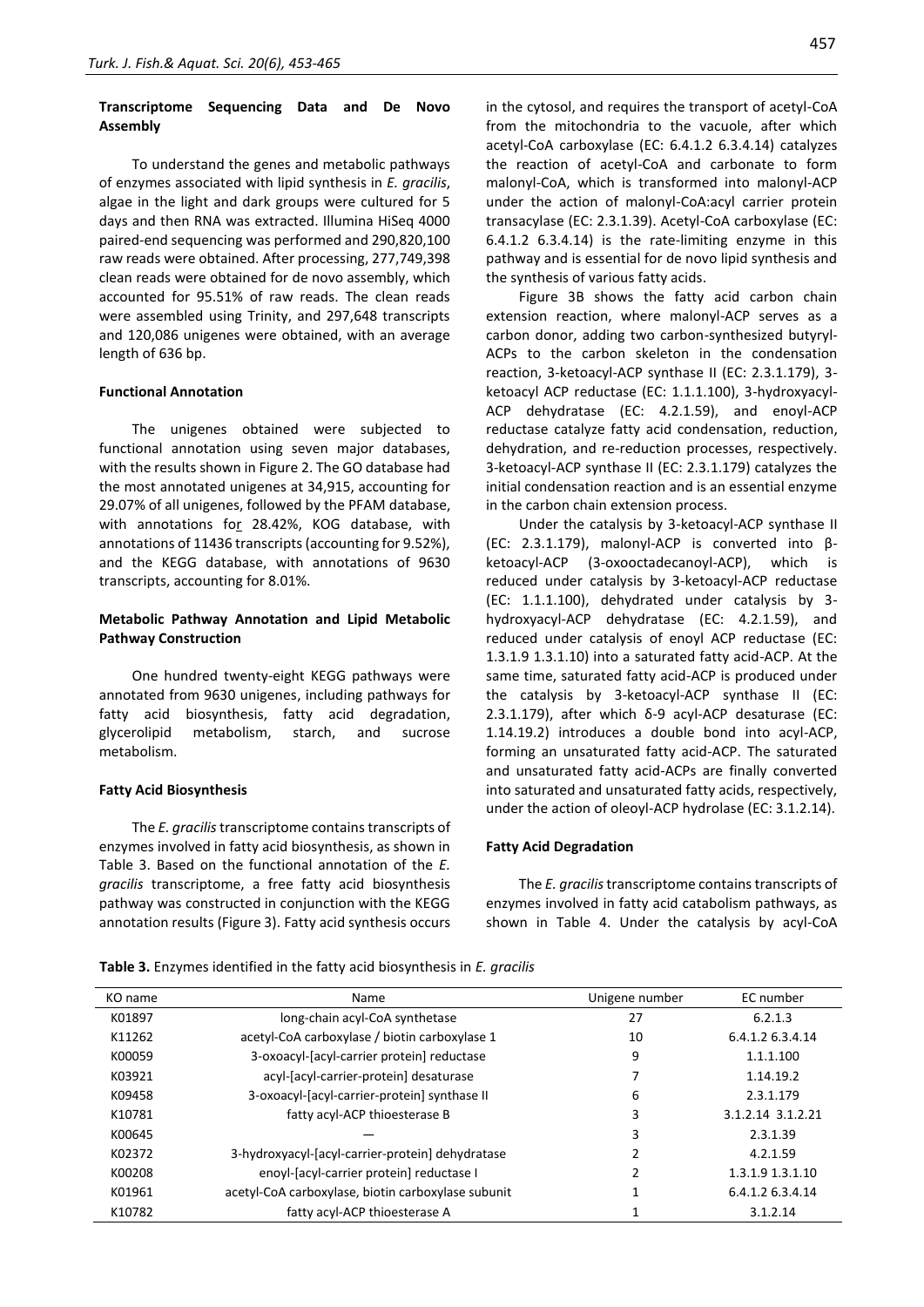

**Figure 3.** Fatty acid biosynthesis pathway reconstructed on the basis of de novo assembly and annotation of the *E. gracilis* transcriptome. **A:** Biosynthesis of malonyl-ACP, **B:** Biosynthesis of butyryl-ACP, **C:** Biosynthesis of fatty acids.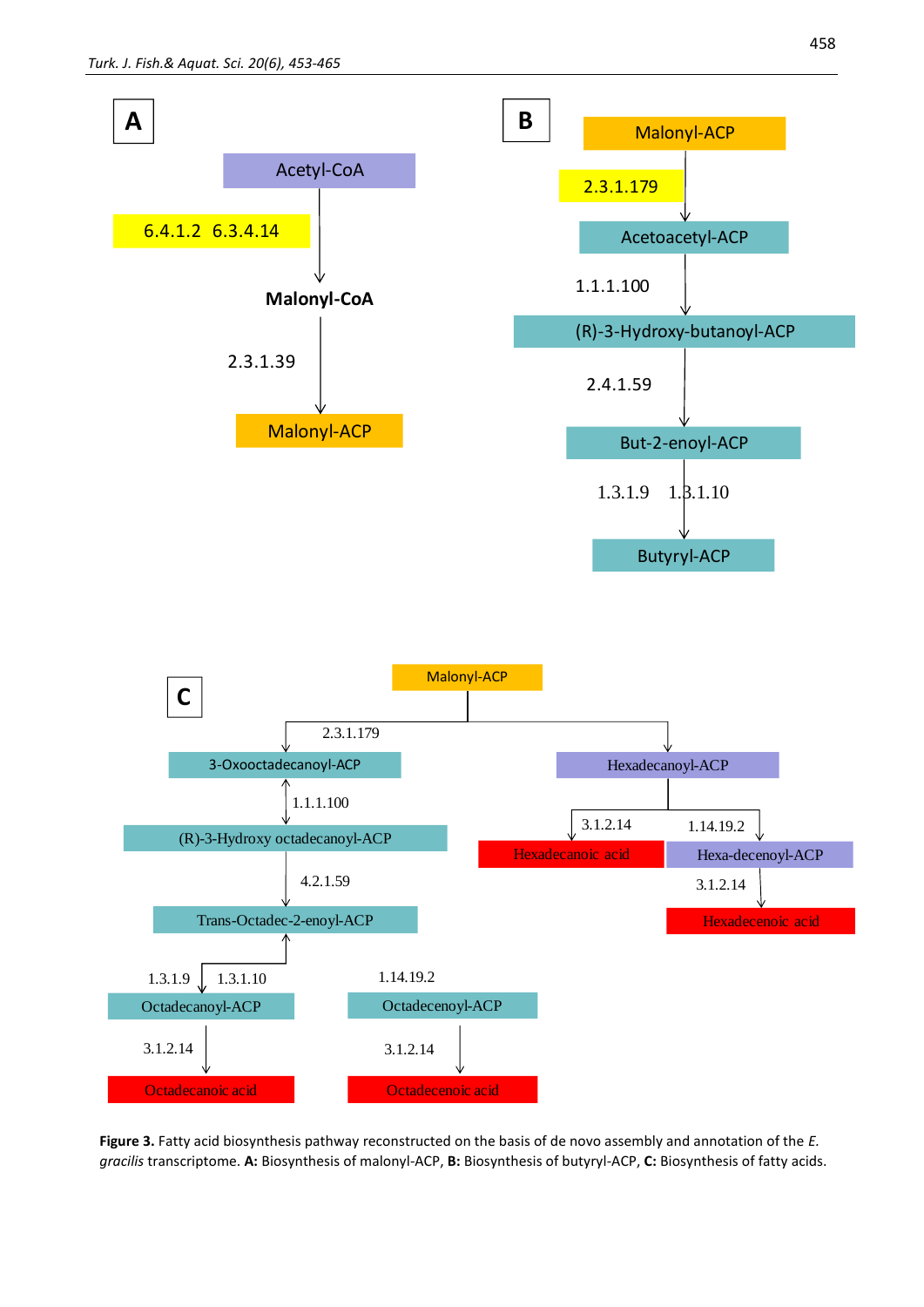synthetase (EC: 6.2.1.3), fatty acids are converted into hexa-decanoyl-CoA, which then enters the β-oxidation pathway. Two carbons are removed from hexadecanoyl-CoA through dehydrogenation, hydration, reduction, and thiolysis by ester acyl-CoA oxidase (EC: 1.3.3.6), enoyl-CoA hydratase (EC: 4.2.1.17), 3 hydroxyalkyl-CoA dehydrogenase (EC: 4.2.1.17 1.1.1.35 1.1.1.211), and acetyl-CoA acyltransferase 1 (EC: 2.3. 1.16), respectively, forming acetyl-CoA, which enters the tricarboxylic acid cycle, eventually being degraded into H<sub>2</sub>O and CO<sub>2</sub> (Figure 4).

#### **Glycerolipid Metabolism**

The *E. gracilis*transcriptome contains transcripts of enzymes involved in Glycerolipid metabolism, as shown in Table 5. Triacylglycerol synthesis and degradation pathways were constructed based on KEGG cluster analysis of *E. gracilis* (Figure 5A). Glycerol kinase (EC: 2.7.1.30) catalyzes the conversion of glycerol into snglycerol-3-phosphate which, along with acyl-CoA, is a precursor for triacylglycerol synthesis. Glycerol-3 phosphate O-acyltransferase (EC: 2.3.1.15) catalyzes

| KO name | Name                                                                  | Unigene number | EC number                      |
|---------|-----------------------------------------------------------------------|----------------|--------------------------------|
| K00128  | aldehyde dehydrogenase (NAD+)                                         | 29             | 1.2.1.3                        |
| K01897  | long-chain acyl-CoA synthetase                                        | 27             | 6.2.1.3                        |
| K00626  | acetyl-CoA C-acetyltransferase                                        | 9              | 2.3.1.9                        |
| K10527  | enoyl-CoA hydratase/3-hydroxyacyl-CoA dehydrogenase                   | 7              | 4.2.1.17 1.1.1.35<br>1.1.1.211 |
| K00121  | S-(hydroxymethyl)glutathione dehydrogenase / alcohol<br>dehydrogenase | 4              | 1.1.1.284 1.1.1.1              |
| K07513  | acetyl-CoA acyltransferase 1                                          | 4              | 2.3.1.16                       |
| K18857  | alcohol dehydrogenase class-P                                         | 3              | 1.1.1.1                        |
| K00232  | acyl-CoA oxidase                                                      | 3              | 1.3.3.6                        |
| K07511  | enoyl-CoA hydratase                                                   | 3              | 4.2.1.17                       |
| K00249  | acyl-CoA dehydrogenase                                                |                | 1.3.8.7                        |
| K14085  | aldehyde dehydrogenase family 7 member A1                             |                | 1.2.1.31 1.2.1.8 1.2.1.3       |



**Figure 4.** Fatty acid degradation pathway reconstructed on the de basis of de novo assembly and annotation of the *E. gracilis.*

# **Table 4.** Enzymes involved in fatty acid degradation in *E. gracilis*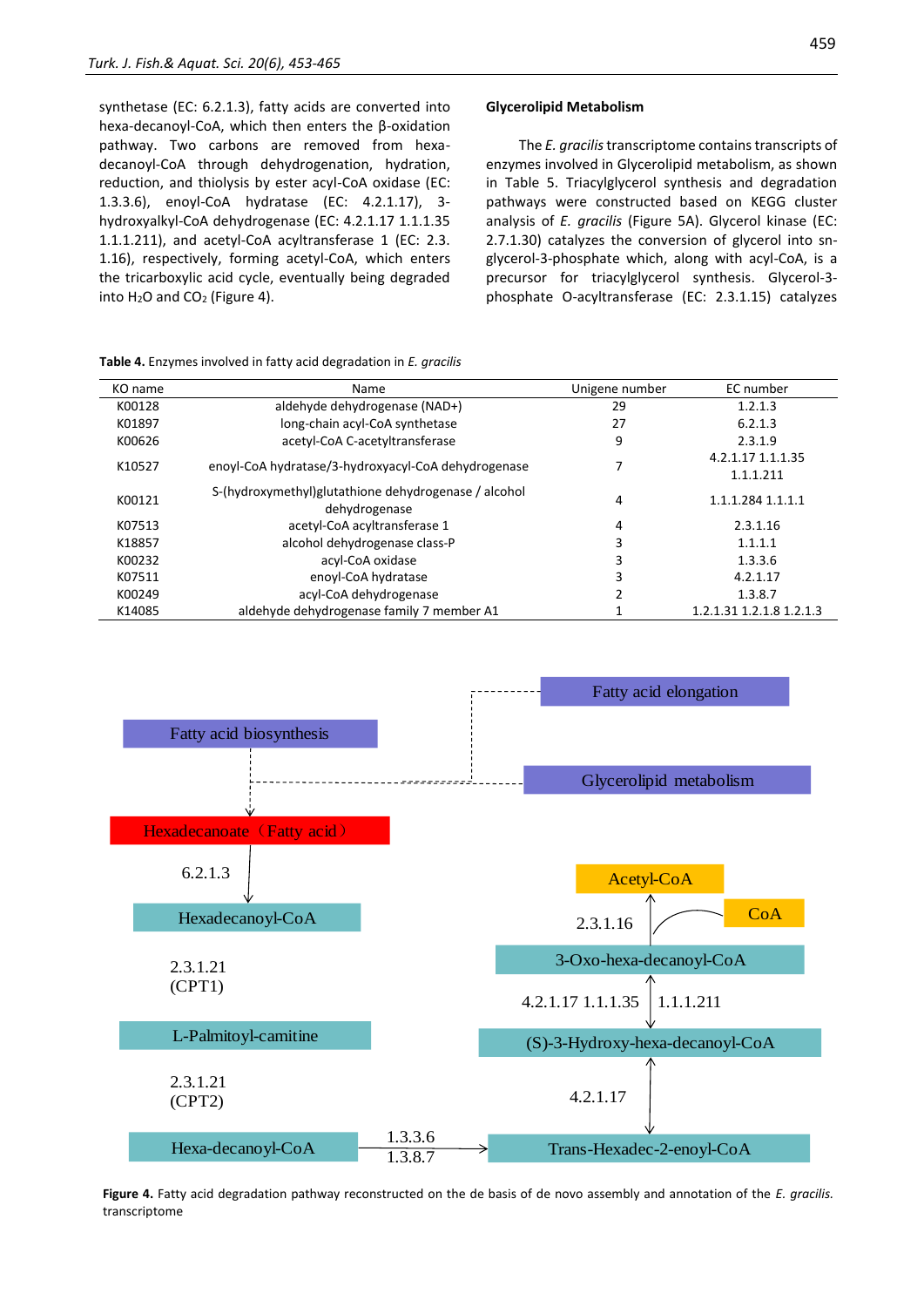esterification of the 1-carbon, forming 1-acyl-snglycerol-3-phosphate. 1-acyl-sn-glycero-3-phosphate acyltransferase catalyzes the esterification of the 2 carbon, forming 1,2-diacyl-sn-glycerol-3-phosphate. Phosphatidate phosphatase (EC: 3.1.3.4) then catalyzes phosphorylation of 1,2-diacyl-sn-glycerol-3-phosphate into diacylglycerol. Phospholipid:diacylglycerol acyltransferase (EC: 2.3.1.158) catalyzes the esterification reaction that follows to form triacylglycerol. Phospholipid:diacylglycerol acyltransferase (EC: 2.3.1.158) is the rate-limiting enzyme for the synthesis of stored lipids, and is an essential enzyme for triacylglycerol synthesis.

The triacylglycerol degradation pathway is shown in Figure 5B. In this process, triacylglycerol is deacylated, forming diacylglycerol, and fatty acids are re-degraded. Triacylglycerol and diacylglycerol are converted into diacylglycerol and free fatty acids, respectively, by triacylglycerol lipase (EC: 3.1.1.3).

# **Preliminary Analysis of Differential Gene Expression in Lipid Metabolism-Associated Pathways**

The expression levels of fatty acid biosynthesis pathway genes were compared using FPKM (expected number of fragments per kilobase of transcript sequence per million base pairs sequenced) values

(Table 6). It was found that, among the 71 unigenes involved in fatty acid biosynthesis metabolic pathways, there were 10 differentially-expressed genes, of which 5 were upregulated and 5 were downregulated. All changes in differentially expressed genes were no more than 2-fold. The essential and rate-limiting enzyme in the fatty acid biosynthesis pathway (EC: 6.4.1.2 6.3.4.14) was upregulated 1.69-fold under dark conditions.

There were 92 unigenes annotated to fatty acid degradation pathways, including 12 differentiallyexpressed genes (Table 7), of which, 2 were upregulated, whereas 10 were downregulated. The downregulated genes included acyl-CoA synthetase (EC: 6.2.1.3) and acyl -CoA dehydrogenase (EC: 1.3.8.7). Downregulation indicates that fatty acid degradation pathways are inhibited under dark conditions.

A total of 81 unigenes were annotated to triacylglycerol metabolic pathways, including 13 differentially-expressed genes, of which 4 genes were upregulated and 9 genes were downregulated under dark conditions; all changes in differentially expressed genes were within 2-fold (Table 8). The upregulated genes arylamine N-acetyltransferase (EC: 2.3.1.5) and phosphatidate phosphatase (EC: 3.1.3.4) are mainly involved in the triacylglycerol synthesis pathway, indicating that *E. gracilis* tends toward triacylglycerol accumulation under dark conditions.

|  |  |  |  |  | Table 5. Enzymes identified in glycerolipid metabolism in E. gracilis |  |  |
|--|--|--|--|--|-----------------------------------------------------------------------|--|--|
|--|--|--|--|--|-----------------------------------------------------------------------|--|--|

| KO name | Name                                               | Unigene number | EC number         |
|---------|----------------------------------------------------|----------------|-------------------|
| K01897  | long-chain acyl-CoA synthetase                     | 27             | 6.2.1.3           |
| K11262  | acetyl-CoA carboxylase / biotin carboxylase 1      | 10             | 6.4.1.2 6.3.4.14  |
| K00059  | 3-oxoacyl-[acyl-carrier protein] reductase         | 9              | 1.1.1.100         |
| K03921  | acyl-[acyl-carrier-protein] desaturase             |                | 1.14.19.2         |
| K09458  | 3-oxoacyl-[acyl-carrier-protein] synthase II       | 6              | 2.3.1.179         |
| K10781  | fatty acyl-ACP thioesterase B                      | 3              | 3.1.2.14 3.1.2.21 |
| K00645  |                                                    | 3              | 2.3.1.39          |
| K02372  | 3-hydroxyacyl-[acyl-carrier-protein] dehydratase   | 2              | 4.2.1.59          |
| K00208  | enoyl-[acyl-carrier protein] reductase I           | 2              | 1.3.1.9 1.3.1.10  |
| K01961  | acetyl-CoA carboxylase, biotin carboxylase subunit |                | 6.4.1.2 6.3.4.14  |
| K10782  | fatty acyl-ACP thioesterase A                      |                | 3.1.2.14          |

**Table 6.** Differentially expressed genes involved in the fatty acid biosynthesis pathway in *E. gracilis*

| Unigene ID            | KO id  | EC.              | FPKM (light group) | FPKM (dark group) | Extent of change |
|-----------------------|--------|------------------|--------------------|-------------------|------------------|
| TRINITY DN30844 c0 g1 | K00059 | 1.1.1.100        | 75.21              | 45.92             | $-1.67$          |
| TRINITY DN33990 c0 g2 | K03921 | 1.14.19.2        | 269.65             | 212.14            | $-1.27$          |
| TRINITY DN37603 c4 g1 | K09458 | 2.3.1.179        | 389.38             | 333.78            | $-1.17$          |
| TRINITY DN33947 c0 g2 | K01897 | 6.2.1.3          | 152.98             | 135.07            | $-1.13$          |
| TRINITY DN38551 c1 g2 | K01897 | 6.2.1.3          | 355.52             | 349.17            | $-1.02$          |
| TRINITY DN40360 c1 g1 | K11262 | 6.4.1.2 6.3.4.14 | 61.31              | 109.97            | $+1.79$          |
| TRINITY DN41561 c0 g2 | K11262 | 6.4.1.2 6.3.4.14 | 107.92             | 176.76            | $+1.64$          |
| TRINITY DN35843 c0 g1 | K00059 | 1.1.1.100        | 91.56              | 134.91            | $+1.47$          |
| TRINITY DN39253 c0 g1 | K01897 | 6.2.1.3          | 644.83             | 819.77            | $+1.27$          |
| TRINITY DN33890 c1 g2 | K01897 | 6.2.1.3          | 191.73             | 244.26            | $+1.27$          |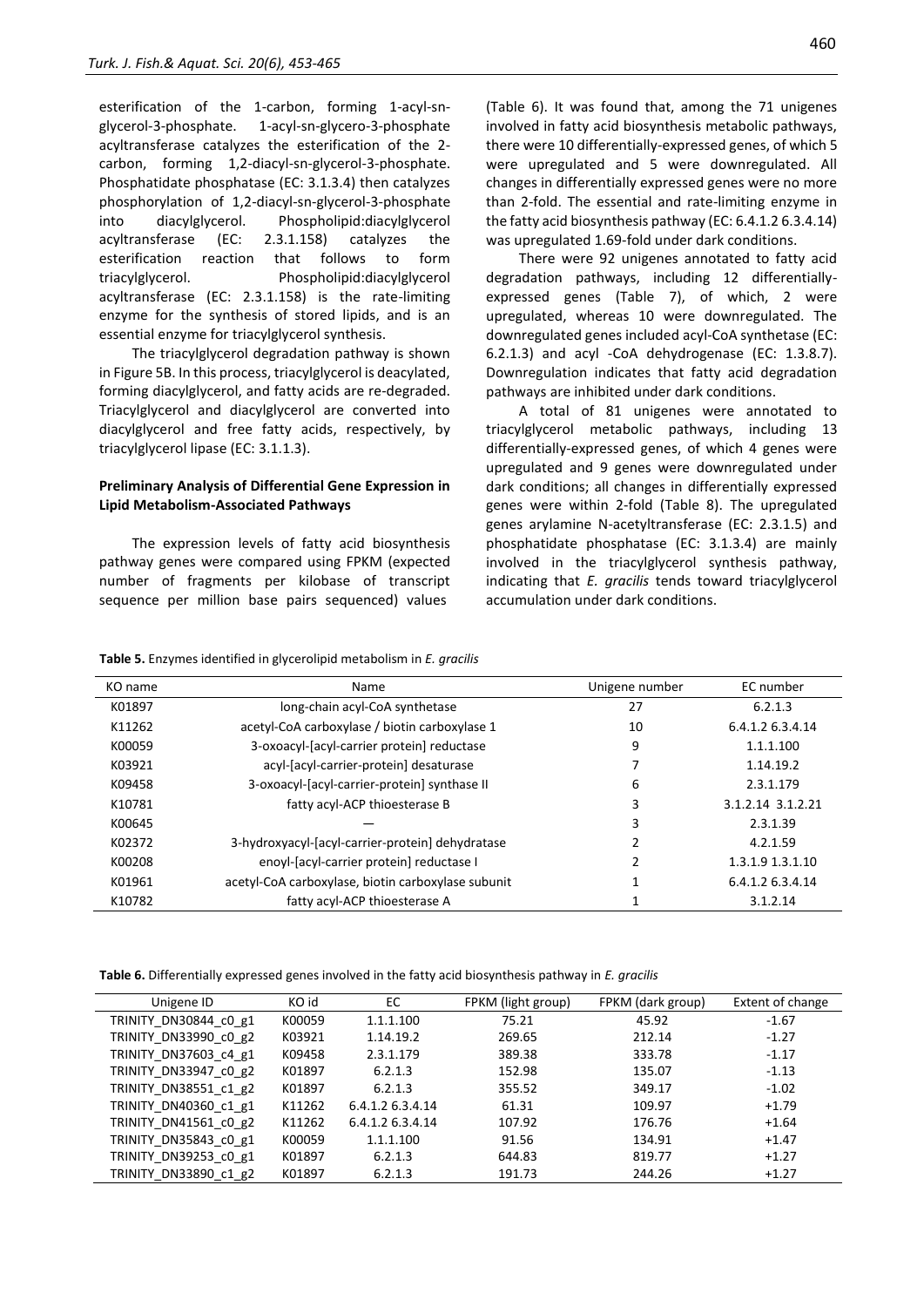#### **Discussion**

# **Effect of Light Exposure on Fatty Acid Content in** *E. gracilis*

Light is one of the most important factors affecting the growth of unicellular algae and the composition of their metabolites. Light can participate in signal transduction through a series of ferredoxin and thioredoxin proteins, stimulating acetyl-CoA carboxylase (ACCase), and regulating fatty acid synthesis (Kozaki, Kamada, Iguchi, & Sasaki, 2000). In general, the lipid content of *E. gracilis* is much lower than that of oleogenic microalgal species such as *Chlorella* (30-57% lipid) (Wang, Rischer, Eriksen, & Wiebe, 2013) and *Nannochloropsis* (26-42% lipid) (Millán-Oropeza & Fernández-Linares, 2016), but *E. gracilis* contains a high percentage of unsaturated fatty acids (Wang, Seppänen-

Laakso, Rischer, & Wiebe, 2018). In this study, 14 unsaturated fatty acids were found in the light group, whereas 29 were found in the dark group.

In the present study, the total amount of fatty acids in the dark group was 1.3-fold that in the light group. The dark group showed 7.9-fold higher accumulation of SFA than in the light group, whereas PUFA content was 1.6-fold lower that in the light group. Dark conditions favored the accumulation of EPA (C20:5ω3) and ARA (C:20:4ω6), which were 2.06-fold and 17.5-fold higher, respectively, than in the light group. A study by Lee and Tan (1988) showed that the EPA content of *Porphyridium cruentum* increased as light intensity increased, which is contrary to the results of the present study. However, Cao, Sun, & Mai (2010) found that ARA and PUFA content in green algae decreased as light intensity increased, consistent with the results of the present study. The observation that light leads to



**Figure 5.** Glycerolipid metabolism pathway reconstructed on the basis of de novo assembly and annotation of *E. gracilis*  transcriptome. **A:** Glycerolipid biosynthesis, **B:** Glycerolipid catabolism.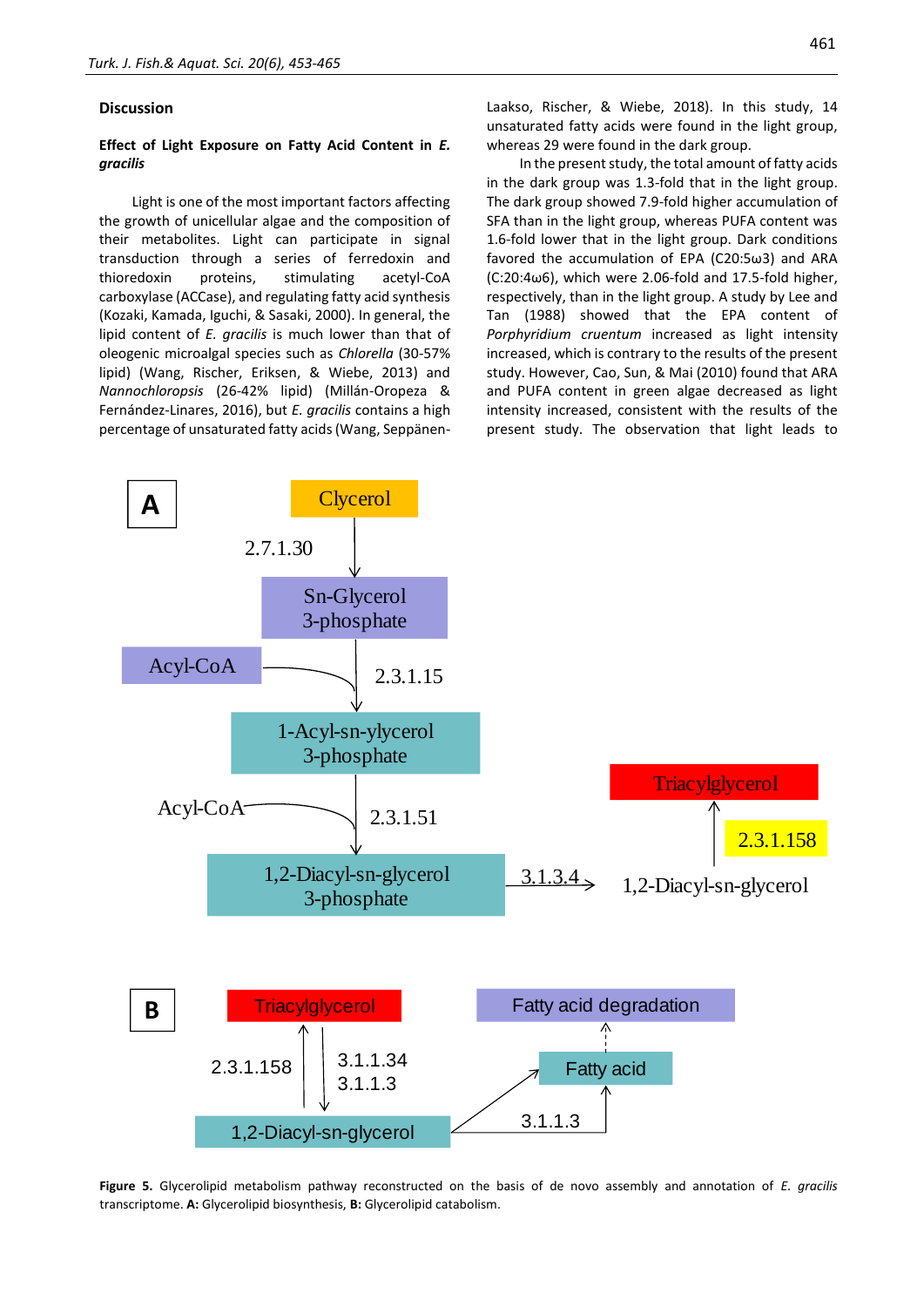different changes in fatty acid composition and content in microalgae could be species-related, a result of different types of desaturase present in the cells, or different effects of light intensity on enzymatic activity (Renaud et al., 1991). Another possibility is that the changes are a be the result of differences in light intensity used in the various experiments.

#### **Analysis of Transcriptome Data**

With the continued development of secondgeneration sequencing technologies, transcriptome sequencing has been applied in various fields. Currently, transcriptome sequencing has been used to study *Dunaliella tertiolecta* (Rismani-Yazdi, Haznedaroglu, Hsin, & Peccia, 2012), *Rhodomonas* (Li et al., 2016), *Chlorella minutissima* (Yu, Yang, & Lin, 2016), *Thalassiosira pseudonana* (Armbrust et al., 2004), and several other species. In addition, transcriptome data have been used to analyze genes coding for enzymes essential for some metabolic processes. In the present study, high-throughput sequencing technology was used to sequence the transcriptome of *E. gracilis*. After sequencing and assembly, 120,086 unigenes were obtained. A total of 48,031 unigenes were annotated using seven databases with an annotation rate of 39.99%. This relatively low rate may be related to the 462

relative lack of genetic sequence data for *Euglena* in public databases. It may also be that the unannotated genes represent genes unique to *E. gracilis* (Chen, Li, Xiao, & Liu, 2015).

#### **Analysis of Lipid-Associated Metabolic Pathways Lipid Biosynthesis and Degradation Pathways**

The unigenes were compared with those from the KEGG database, and 71 unigenes involved in fatty acid biosynthesis pathways, and 92 unigenes from catabolic pathways were screened. Using the resultant data, the fatty acid biosynthesis and degradation pathways of *E. gracilis* were constructed, and differential gene expression (FPKM) between the light and dark groups was analyzed.

Acetyl CoA carboxylase (ACCase, EC: 6.4.1.2 6.3.4.14) and 3-ketoacyl-ACP synthase II (EC: 2.3.1.179) are essential enzymes in the fatty acid biosynthesis pathway. Acetyl CoA carboxylase (ACCase, EC: 6.4.1.2) is the rate-limiting enzyme, and is essential for de novo lipid synthesis, and the synthesis of various fatty acids. ACCase is composed of a biotin carboxylase subunit, a biotin carboxyl carrier protein (BC-CP), and the α-CT and β-CT4 subunits of the two BCCP carboxyltransferases. Acetyl-CoA carboxylase (EC: 6.4.1.2 6.3.4.14) expression was upregulated 1.69-fold under dark conditions. 3-

**Table 7.** Differentially expressed genes involved in the fatty acid degradation pathway in *E. gracilis*

| Unigene ID            | EC                | FPKM (light group) | FPKM (dark group) | Extent of change |
|-----------------------|-------------------|--------------------|-------------------|------------------|
|                       |                   |                    |                   |                  |
| TRINITY DN29885 c2 g2 | 2.3.1.9           | 2033.84            | 1450.84           | $-1.41$          |
| TRINITY DN31507 c0 g2 | 1.2.1.3           | 59.99              | 45.48             | $-1.32$          |
| TRINITY DN30652 c3 g2 | 1.2.1.3           | 15890.99           | 13009.2           | $-1.22$          |
| TRINITY DN31275 c0 g2 | 1.3.8.7           | 229.63             | 187.75            | $-1.22$          |
| TRINITY DN38249 c0 g2 | 2.3.1.9           | 334.01             | 277.25            | $-1.20$          |
| TRINITY DN33947 c0 g2 | 6.2.1.3           | 152.98             | 135.07            | $-1.13$          |
| TRINITY DN40906 c0 g3 | 1.1.1.284 1.1.1.1 | 146.34             | 141.65            | $-1.03$          |
| TRINITY DN38551 c1 g2 | 6.2.1.3           | 355.52             | 349.17            | $-1.02$          |
| TRINITY DN53848 c0 g1 | 1.2.1.3           | 3.6                | 0                 |                  |
| TRINITY DN8615 c0 g1  | 1.2.1.3           | 2.56               | 0                 |                  |
| TRINITY_DN39253_c0_g1 | 6.2.1.3           | 644.83             | 819.77            | $+1.27$          |
| TRINITY DN33890 c1 g2 | 1.2.1.3           | 191.73             | 244.26            | $+1.27$          |

**Table 8.** Differentially expressed genes involved in the glycerolipid metabolism pathway in *E. gracilis*

| Unigene ID            | KO id  | EC                 | FPKM (light group) | FPKM (dark group) | Extent of change |
|-----------------------|--------|--------------------|--------------------|-------------------|------------------|
| TRINITY DN35317 c0 g1 | K07407 | 3.2.1.22           | 100.73             | 53.7              | $-1.88$          |
| TRINITY DN34620 c1 g1 | K14457 | 2.3.1.22           | 70.23              | 50.62             | $-1.39$          |
| TRINITY DN31507 c0 g2 | K00128 | 1.2.1.3            | 59.99              | 45.48             | $-1.32$          |
| TRINITY DN35334 c2 g3 | K13513 | $2.3.1 - 2.3.1.51$ | 98.71              | 79.98             | $-1.23$          |
| TRINITY DN30652 c3 g2 | K00128 | 1.2.1.3            | 15890.99           | 13009.2           | $-1.22$          |
| TRINITY DN38913 c0 g2 | K00901 | 2.7.1.107          | 70.7               | 58.96             | $-1.20$          |
| TRINITY DN36567 c1 g1 | K00655 | 2.3.1.51           | 327.99             | 211.77            | $-1.54$          |
| TRINITY DN53848 c0 g1 | K00128 | 1.2.1.3            | 3.6                | 0                 |                  |
| TRINITY DN8615 c0 g1  | K00128 | 1.2.1.3            | 2.56               | 0                 |                  |
| TRINITY DN33712 c0 g1 | K00630 | 2.3.1.15           | 50.14              | 74.16             | $+1.47$          |
| TRINITY DN38411 c2 g5 | K15728 | 3.1.3.4            | 24.32              | 32.11             | $+1.32$          |
| TRINITY DN40234 c1 g1 | K06119 | $2.4.1 -$          | 49.66              | 64.59             | $+1.30$          |
| TRINITY DN31198 c0 g1 | K15728 | 3.1.3.4            | 39.12              | 42.94             | $+1.10$          |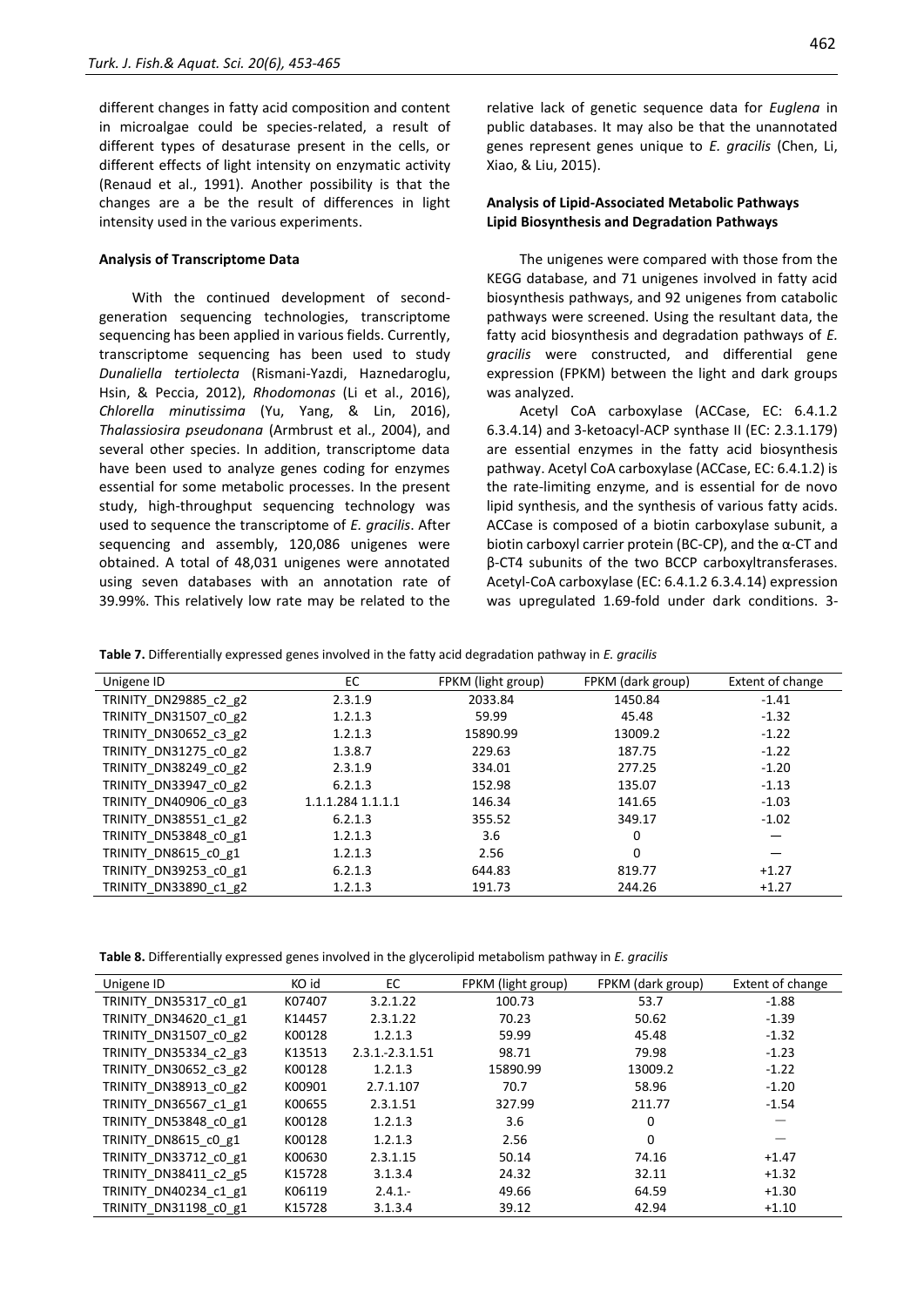ketoacyl-ACP synthase II (EC: 2.3.1.179) catalyzes the condensation reaction of a 16-carbon chain to an 18 carbon chain and is an essential enzyme in the condensation reaction. While no 3-ketoacyl-ACP synthase I was found in the present study, this transcript was found in *Eustigmatos cf. polyphem* (Wan et al., 2012), *Dunaliella tertiolecta* (Rismani-Yazdi, Haznedaroglu, Bibby, & Peccia, 2011), and *Neochloris oleoabundans* (Rismani-Yazdi, Haznedaroglu, Hsin, & Peccia, 2012).

Under dark conditions, the rate-limiting enzyme in the fatty acid biosynthesis pathway, acetyl-CoA carboxylase (ACCase, EC: 6.4.1.2 6.3.4.14), was upregulated, while acyl-CoA synthetase (EC: 6.2.1.3) and acyl-CoA dehydrogenase (EC: 1.3.8.7) in the fatty acid degradation metabolic pathway was downregulated. This indicated that the increase in fatty acid content was due to the promotion of the fatty acid biosynthesis pathway and inhibition of the fatty acid degradation pathway, consistent with the increase in fatty acid content in dark conditions in the present study.

#### **Glycerolipid Metabolic Pathways**

A triacylglycerol metabolic pathway for *E. gracilis* was constructed using 81 unigenes. In addition, differential gene expression (FPKM) of these genes in the light and dark groups was analyzed.

In the present study, phospholipids acted as donor groups in triacylglycerol synthesis catalyzed by phospholipid:diacylglycerol acyltransferase (EC:2.3.1.258). This triacylglycerol synthesis pathway exists in some plants and yeast (Anders et al., 2000). A transcript encoding a phospholipid:diacylglycerol acyltransferase (EC: 2.3.1.258) was also found in the transcripts of *Eustigmatos cf. polyphem* (Wan et al., 2012) and *Dunaliella tertiolecta* (Rismani-Yazdi, Haznedaroglu, Bibby, & Peccia, 2011). In addition to these pathways, another triacylglycerol synthesis pathway exists, in which 1,2-diacylglycerol is acylated at the 3-carbon to form triacylglycerol under the catalysis by diacylglycerol acyltransferase (EC: 2.3.1.20). However, no transcripts encoding this enzyme were found, and whether this pathway exists in *E. gracilis* remains to be determined.

Acetyl-CoA carboxylase (ACCase, EC: 6.4.1.2 6.3.4.14) and 3-ketoacyl-acylase ACP synthase II (EC: 2.3.1.179) are essential enzymes in fatty acid synthesis. Phospholipid: diacylglycerol acyltransferase (EC: 2.3.1.258) is a rate-limiting enzyme in the synthesis of stored lipids, and is essential for triacylglycerol synthesis. Regulation of its activity can increase the content and composition of fatty acids and triacylglycerols in *E. gracilis*(Padham et al., 2007; Kroon, Wenxue, Simon, & Slabas, 2006; Wendel, Lewin, & Coleman, 2009). Inhibition or knockout of enzymes associated with fatty acid and triacylglycerol degradation through genetic engineering could also increase fatty acid and triacylglycerol content in *E.* 

*gracilis*. In this regard, the most common genetic modification used to date is overexpression of ACCase (Roessler, Bleibaum, Thompson, & Ohlrogge, 2010). In addition, modification of essential enzymes regulating the condensation reaction in fatty acid synthesis pathways (Verwoert, Linden, Walsh, Nijkamp, & Stuitje, 1995) and blockade of β-oxidation (Radakovits, Jinkerson, Darzins, & Posewitz, 2010) are also effective means of promoting fatty acid accumulation.

# **Conclusion**

In the present study, transcripts encoding enzymes related to fatty acid synthesis in the *E. gracilis* transcriptome were identified, and the pathways they are involved in were described. We studied lipid metabolism in *Euglena gracilis* under conditions of light stress using transcriptome analysis to characterize the enzymes and pathways involved. We also analyzed the lipid composition and content under different light conditions using gas chromatography. We found that by regulating the activity of acetyl-CoA carboxylase, 3 ketoacyl-ACP synthase II, and phospholipid:diacylglycero acyltransferase, enzymes associated with fatty acid and glycerolipid degradation may be inhibited or knocked out, thereby increasing fatty acid and glycerolipid content and composition in *E. gracilis*. Our findings can provide a clear guide for genetic engineering of *E. gracilis* and modification of its lipid metabolism pathways. Additionally, our study provides a basis for genetic modification of *E. gracilis*for the construction of high-quality oil-producing engineered strains.

#### **Acknowledgements**

This work was supported by the Tianjin Rural Working Committee (grant number ITTFRS2017005); the Tianjin Science and Technology Commission (grant number 18JCTPJC67400); the Tianjin Science and Technology Commission (grant number 18ZXYENC00070); the Tianjin Science and Technology Commission (grant number 17PTSYJC00170); National Key Laboratory of Satellite Ocean Environmental Dynamics Open Fund Project (grant number SOED1419); and the Tianjin Agricultural University Postgraduate Training Program (grant number 2017YPY031).

#### **References**

- Afiukwa, C. A., & Ogbonna, J. C. (2017). Effects of mixed substrates on growth and vitamin production by Euglena gracilis. *African Journal of Biotechnology,* 26(22), 2612- 2615. http://dx.doi.org/10.5897/AJB2007.000-2417
- Ahmadinejad, N., Dagan, T., & Martin, W. (2007). Genome history in the symbiotic hybrid Euglena gracilis. *Gene,*  402(1), 35-39. doi: 10.1016/j.gene.2007.07.023 http://dx.doi.org/10.1016/j.gene.2007.07.023
- Anders, D., Ulf, S., Marit, L., Antoni, B., Michael, L., Line, S., & Sten, S. (2000). Phospholipid:diacylglycerol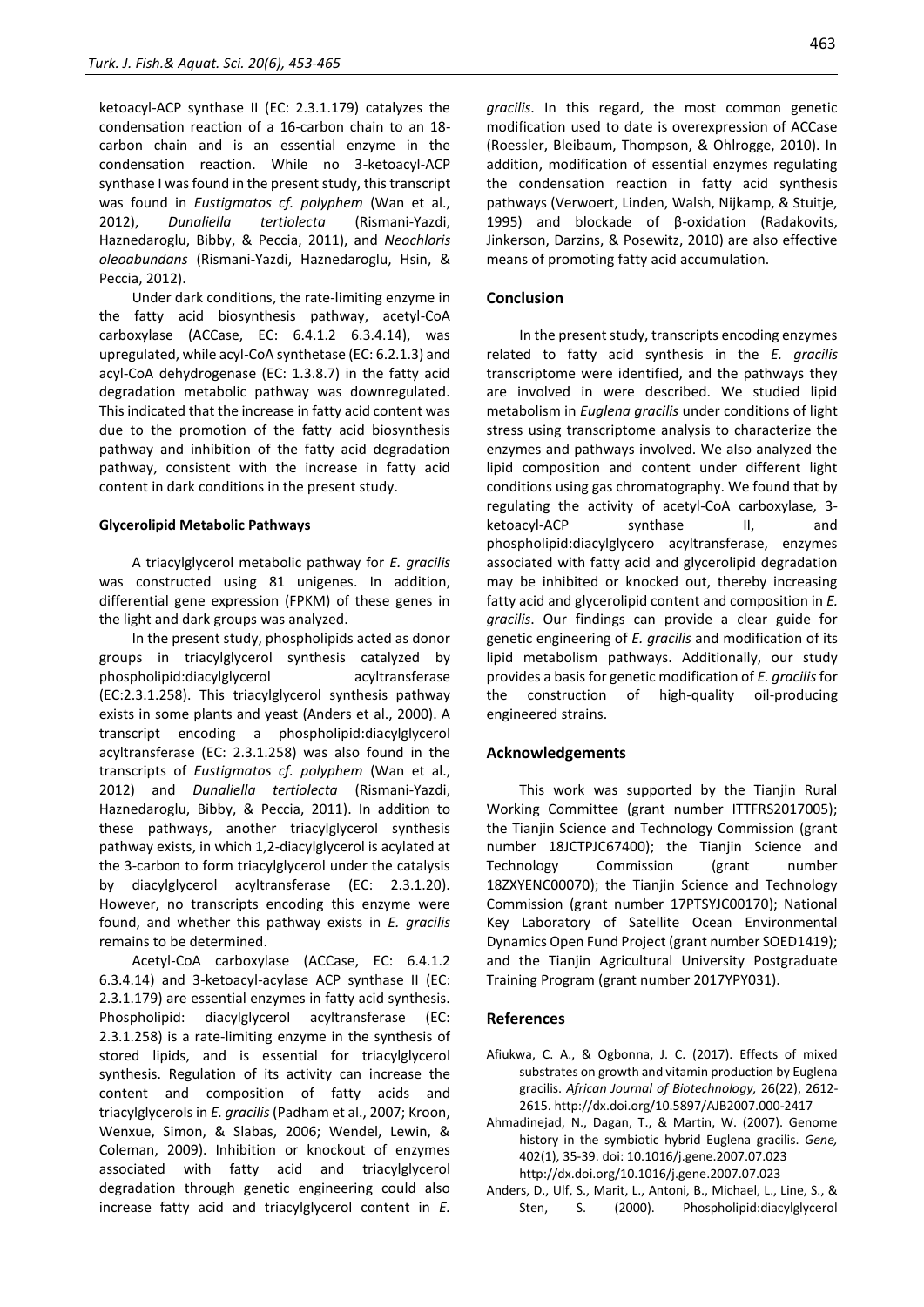acyltransferase: an enzyme that catalyzes the acyl-coaindependent formation of triacylglycerol in yeast and plants. *Proceedings of the National Academy of Sciences,*  97(12), 6487-6492.

http://dx.doi.org/10.1073/pnas.120067297

- Armbrust, E. V., Berges, J. A., Bowler, C., Green, B. R., Martinez, D., Putnam, N. H., & Rokhsar, D. S. (2004). The genome of the diatom Thalassiosira pseudonana: ecology, evolution, and metabolism. *Science*, 79-86. http://dx.doi.org/10.1126/science.1101156
- Cao, C., Sun, S., & Mai, K. (2010). Effect of light intensity on the total lipid contents and fatty acid composition in 4 strains of marine green algae. *Acta Ecologica Sinica,*  30(9), 2347-2353.
- http://dx.doi.org/10.1016/S1872-5813(11)60001-7 Chen, F. & Johns, M. R. (1996). Relationship between substrate
- inhibition and maintenance energy of Chlamydomonas reinhardtii in heterotrophic culture. *Journal of Applied Phycology*, 8(1), 15-19.

http://dx.doi.org/10.1007/BF02186216

- Chen, X., Li, J., Xiao, S., & Liu, X. (2015). De novo assembly and characterization of foot transcriptome and microsatellite marker development for paphia textile. *Gene,* 576(1 Pt 3), 537. http://dx.doi.org//10.1016/j.gene.2015.11.001
- Coyle, E. D., & Simmons, R. A. (2014). *Understanding the Global Energy Crisis*.
- http://dx.doi.org/10.26530/OAPEN\_469619
- Dehesh, K., Tai, H., Edwards, P., Byrne, J., & Jaworski, J. G. (2001). Overexpression of 3-ketoacyl-acyl-carrier protein synthase IIIs in plants reduces the rate of lipid synthesis. *Plant Physiology,* 125(2), 1103-1114.

http://dx.doi.org/10.1104/pp.125.2.1103

- Grabherr, M. G., Haas, B. J., Yassour, M., Levin, J. Z., Thompson, D. A., Amit, I., Adiconis, X., Fan, L., Raychowdhury, R., Zeng, Q., Chen, Z., Mauceli, E., Hacohen, N., Gnirke, A., Rhind, N., Palma, F. D., Birren, B. W., Nusbaum, C., Lindblad-Toh, K., Friedman, N., &Regev, A. (2011). Fulllength transcriptome assembly from RNA-Seq data without a reference genome. *Nature Biotechnology,*  29(7), 644. http://dx.doi.org/10.1038/nbt.1883
- Hsieh, H. J., Su, C. H., & Chien, L. J. (2012). Accumulation of lipid production in Chlorella minutissima by triacylglycerol biosynthesis-related genes cloned from Saccharomyces cerevisiae and Yarrowia lipolytica. *Journal of Microbiology,* 50(3), 526-534.

http://dx.doi.org/10.1007/s12275-012-2041-5

- Hu, Q., Sommerfeld, M., Jarvis, E., Ghirardi, M., Posewitz, M. M, & Darzins, A. (2010). Microalgal triacylglycerols as feedstocks for biofuel production: perspectives and advances. *Plant Journal,* 54(4), 621-639.
- <http://dx.doi.org/10.1111/j.1365-313X.2008.03492.x> Khozin-Goldberg, I., Bigogno, C., Shrestha, P., & Cohen, Z.
- (2010). Nitrogen starvation induces the accumulation of arachidonic acid in the freshwater green alga Parietochloris Incisa (Trebuxiophyceae). *Journal of Phycology*, 38(5), 991-994.

http://dx.doi.org/10.1046/j.1529-8817.2002.01160.x

- Kozaki, A., Kamada, K., Y, Iguchi, H., & Sasaki, Y. (2000). Recombinant carboxyltransferase responsive to redox of pea plastidic acetyl-CoA carboxylase. *Journal of Biological Chemistry,* 275(14), 10702-10708. http://dx.doi.org/10.1074/jbc.275.14.10702
- Krajčovič, J., Vesteg, M., & Schwartzbach, S. D. (2015). Euglenoid flagellates: A multifaceted biotechnology platform. *Journal of Biotechnology,* 202, 135-145.

http://dx.doi.org/10.1016/j.jbiotec.2014.11.035

- Kroon, J. T. M., Wenxue, W., Simon, W. J., & Slabas, A. R. (2006). Identification and functional expression of a type 2 acyl-CoA:diacylglycerol acyltransferase (DGAT2) in developing castor bean seeds which has high homology to the major triglyceride biosynthetic enzyme of fungi and animals. *Phytochemistry,* 67(23), 2541-2549. http://dx.doi.org/10.1016/j.phytochem.2006.09.020
- Lee, Y. K., & Tan, H. M. (1988). Effect of temperature, light intensity and dilution rate on the cellular composition of red alga Porphyridium cruentum in light-limited chemostat cultures. *Mircen Journal of Applied Microbiology & Biotechnology,* 4(2), 231-237. http://dx.doi.org/10.1007/BF01301953
- Li, H., Wang, W., Wang, Z., Lin, X., Fang, Z., & Yang, L. (2016). De novo transcriptome analysis of carotenoid and polyunsaturated fatty acid metabolism in Rhodomonas sp. *Journal of Applied Phycology,* 28(3), 1649-1656. http://dx.doi.org/10.1007/s10811-015-0703-5
- Millán-Oropeza, A., & Fernández-Linares, L. (2016). Biomass and lipid production from Nannochloropsis oculata growth in raceway ponds operated in sequential batch mode under greenhouse conditions. *Environmental Science & Pollution Research*, 24(33), 1-9. http://dx.doi.org/10.1007/s11356-016-7013-6
- Molony, T. (2011). Bioenergy policies in Africa: mainstreaming gender amid an increasing focus on biofuels. *Biofuels Bioproducts & Biorefining,* 5(3), 330-341. http://dx.doi.org/10.1002/bbb.293
- Ogbonna, J. C. (2009). Microbiological production of tocopherols: current state and prospects. *Applied Microbiology & Biotechnology,* 84(2), 217-225. http://dx.doi.org/10.1007/s00253-009-2104-7
- Padham, A. K., Hopkins, M. T., Wang, T.W., Mcnamara, L. M., Maisie, L., Richardson, L. G. L., Smith, M. D., Taylor, C. A., & Thompson, J. E. (2007). Characterization of a plastid triacylglycerol lipase from arabidopsis. *Plant Physiology,*  143(3), 1372-1384.
	- http://dx.doi.org/10.1104/pp.106.090811
- Pulz, O., & Gross, W. (2004). Valuable products from biotechnology of microalgae. *Appl Microbiol Biotechnol,*  65(6), 635-648. http://dx.doi.org/10.1007/s00253-004- 1647-x
- Radakovits, R., Jinkerson, R. E., Darzins, A., & Posewitz, M. C. (2010). Genetic engineering of algae for enhanced biofuel production. *Eukaryotic Cell,* 9(4), 486-501. http://dx.doi.org/10.1128/EC.00364-09
- Rawisara, R., Supapon, C., & Kobkul, L. (2009). Overexpression of acetyl-CoA carboxylase gene of Mucor rouxii enhanced fatty acid content in Hansenula polymorpha. *Molecular Biotechnology,* 42(3), 327-332. http://dx.doi.org/10.1007/s12033-009-9155-y
- Renaud, S. M., Parry, D. L., Thinh, L. V., Kuo, C., Padovan, A., & Sammy, N. (1991). Effect of light intensity on the proximate biochemical and fatty acid composition of Isochrysis sp. and Nannochloropsis oculata for use in tropical aquaculture. *Journal of Applied Phycology,* 3(1), 43-53. http://dx.doi.org/10.1007/BF00003918
- Rismani-Yazdi, H., Haznedaroglu, B. Z., Bibby, K., & Peccia, J. (2011). Transcriptome sequencing and annotation of the microalgae *Dunaliella tertiolecta*: Pathway description and gene discovery for production of next-generation biofuels. *Bmc Genomics,* 12(1), 148.

http://dx.doi.org/10.1186/1471-2164-12-148